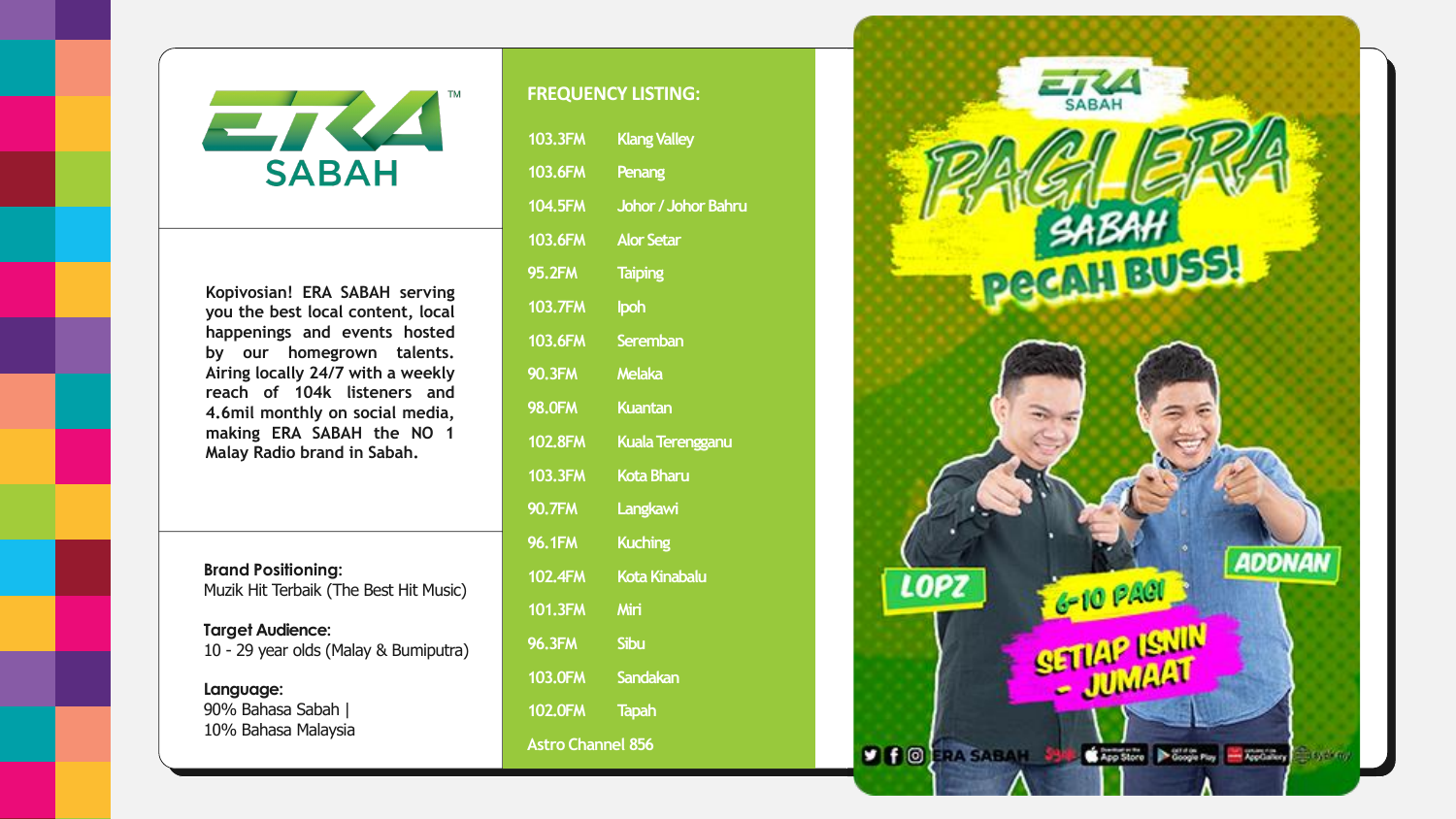**LOPZ, is ERA's resident funny man. He loves to entertain crowd and making them laugh. Prior to joining ERA, he was known as WaLa, the winner of Raja Lawak season 7.**





ADDNAN, is funny, eccentric and talented in acting! Put him on a stage and this guy can make the crowd go whoa! Plus point, a kampung boy and a self-proclaimed



Mr. Google.

**MIJUL, is chatty and cheerful! Influenced by Kpop. He developed his talent from Skuad ERA and will never stop surprising you.**





**SKYE, Known for her bubby personality. Top 5 Unduk Ngadau State Level 2019, a make up enthusiast who can sing and an avid tik tok user.**

**DEWI, an aspiring model and reigning beauty queen is the right person to ask about the latest trend for beauty and fashion.**

**EMMA, was Akademi Fantasia 8 contestant. She loves to sing and when she sings, you will be mesmerized with her husky voice.**